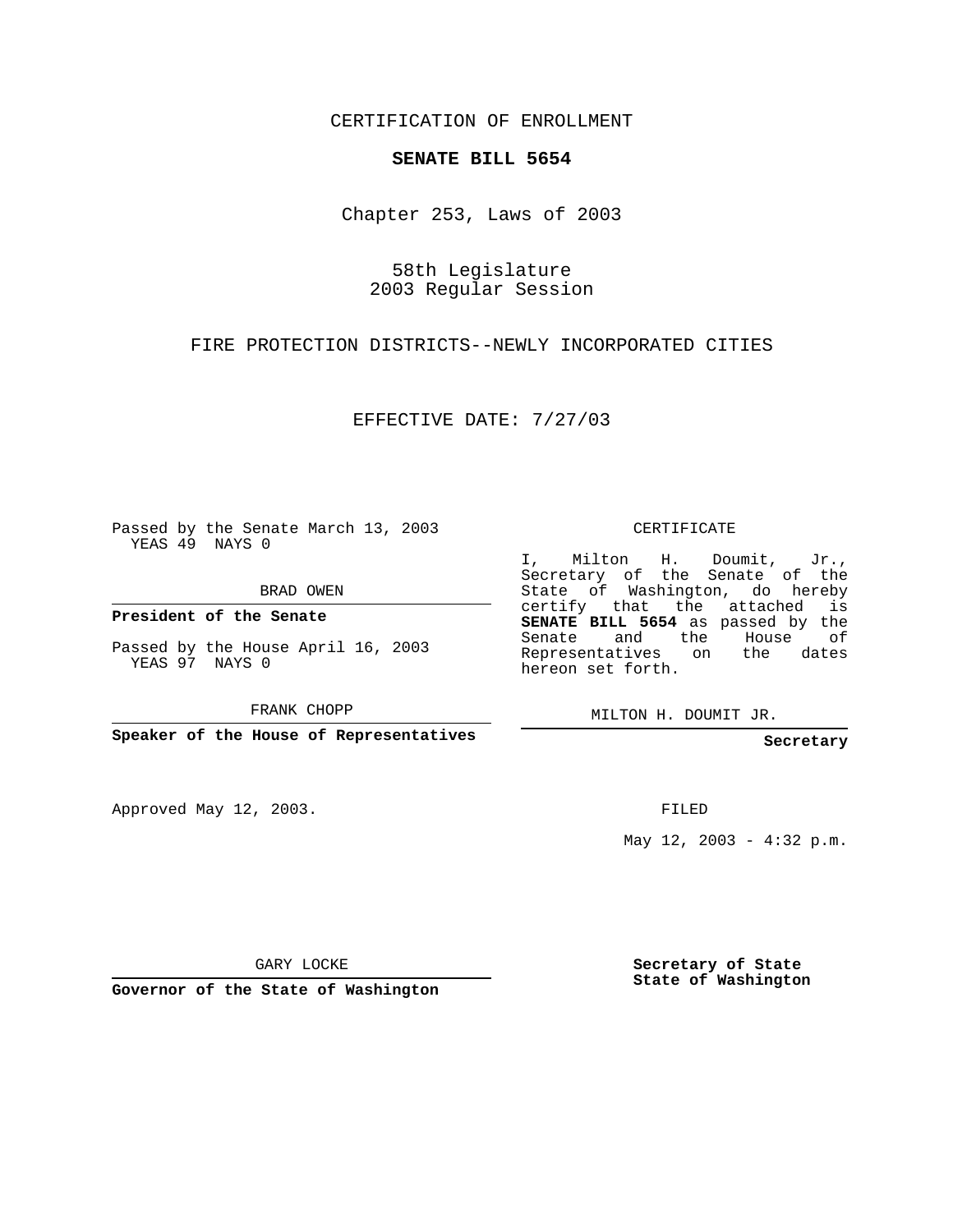## **SENATE BILL 5654** \_\_\_\_\_\_\_\_\_\_\_\_\_\_\_\_\_\_\_\_\_\_\_\_\_\_\_\_\_\_\_\_\_\_\_\_\_\_\_\_\_\_\_\_\_

\_\_\_\_\_\_\_\_\_\_\_\_\_\_\_\_\_\_\_\_\_\_\_\_\_\_\_\_\_\_\_\_\_\_\_\_\_\_\_\_\_\_\_\_\_

Passed Legislature - 2003 Regular Session

## **State of Washington 58th Legislature 2003 Regular Session**

**By** Senators McCaslin and Roach

Read first time 02/05/2003. Referred to Committee on Government Operations & Elections.

 AN ACT Relating to fire protection in newly incorporated cities and 2 towns; and amending RCW 52.04.161.

BE IT ENACTED BY THE LEGISLATURE OF THE STATE OF WASHINGTON:

 **Sec. 1.** RCW 52.04.161 and 1993 c 262 s 1 are each amended to read as follows:

 If the area of a newly incorporated city or town is located in one or more fire protection districts, the city or town is deemed to have been annexed by the fire protection district or districts effective immediately on the city's or town's official date of incorporation, unless the city or town council adopts a resolution during the interim transition period precluding the annexation of the newly incorporated city or town by the fire protection district or districts. The newly incorporated city or town shall remain annexed to the fire protection district or districts for the remainder of the year of the city's or town's official date of incorporation, or through the following year if such extension is approved by resolution adopted by the city or town council and by the board or boards of fire commissioners, and shall be withdrawn from the fire protection district or districts at the end of this period, unless a ballot proposition is adopted by the voters